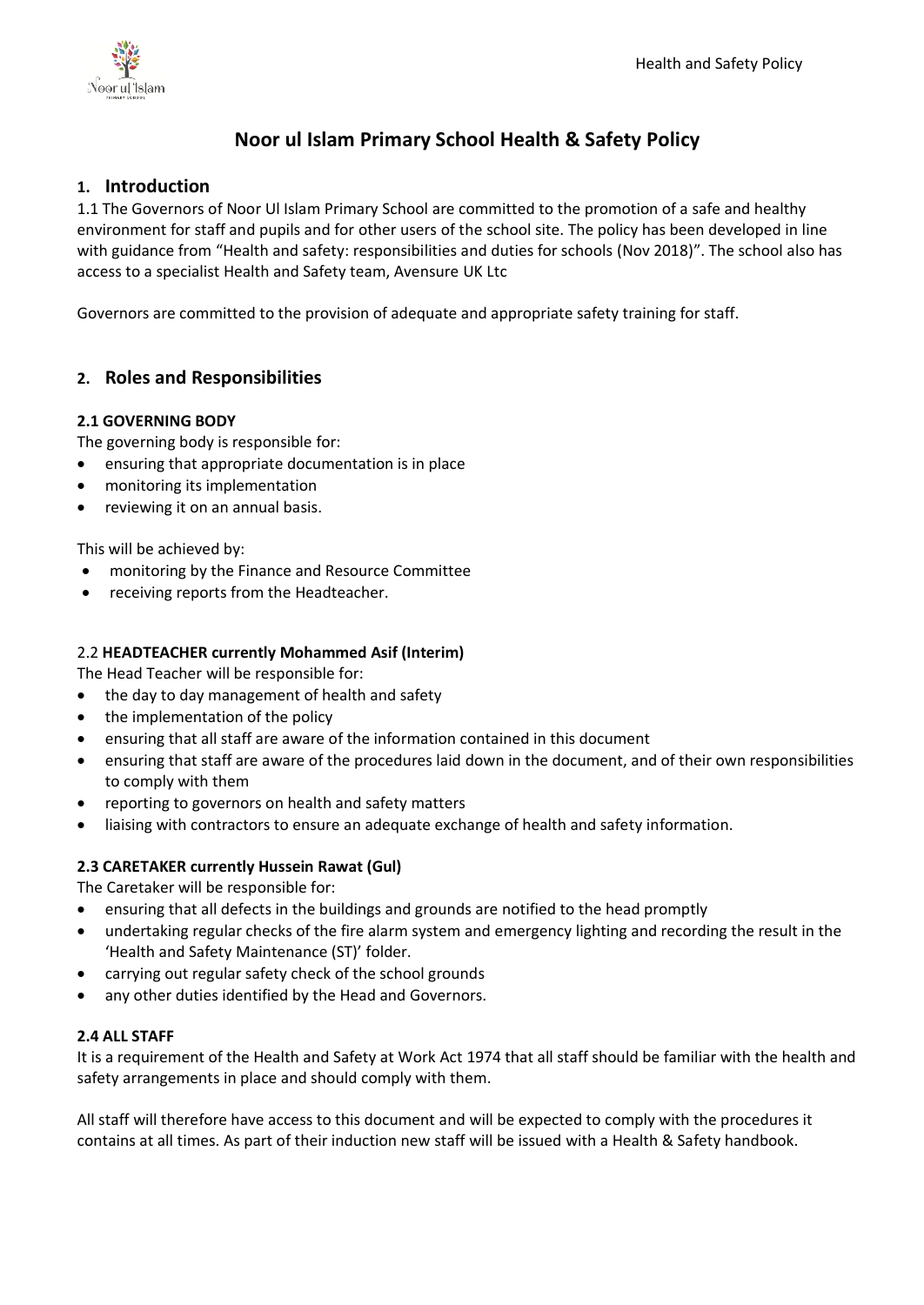

**2.5** All staff have a responsibility towards themselves and others for health and safety and should report any problems using the procedure outlined in the next section. If necessary, they must be prepared to take appropriate action themselves to remove hazards.

**2.6** Staff should ensure that pupils in their care behave in a safe and proper manner, adhering to proper safety precautions, particularly in the handling of equipment or materials.

### **2.7 OTHER SCHOOL USERS**

The following users should be made aware of relevant sections of the school's Health and Safety Policy:

- Admin staff
- Voluntary/Work experience/Placement students
- Parents
- Pupils

## **3. PRACTICAL ARRANGEMENTS**

#### **FIRST AID**

**3.1** Please refer to the First Aid Policy.

#### **ACCIDENT RECORDING, REPORTING AND INVESTIGATION**

3.2 Any accident needing routine treatment in school is deemed a Minor Accident, and should be recorded on the medical form. The person completing the accident record will be responsible for investigating the causes of the accident and, if necessary, for making recommendations to prevent recurrence. For any accident or injury that requires the injured person to be taken to hospital, the Headteacher will complete a [RIDDOR](https://notifications.hse.gov.uk/riddorforms/Injury) form as per the most recent guidance provided by the HSE.

3.3 If an accident is sufficiently serious that a First Aider is not able to provide routine treatment, or if a decision has been made for parents to be informed this should also be noted.

3.4 As a general rule, the child should not be moved. An adult should stay with the injured child, and send a sensible child to find a First Aider to deal with the accident. All staff who have received first aid training should follow the guidelines provided at their training.

3.5 When a child has injured their head, a Head Injury Form needs to be filled out (and not the minor accident book). One copy of this goes to the class teacher to give to the child's parents, and another copy goes into the child's file. The child is given an 'ouch' sticker to put on their uniform so it is clearly visible that the child has a head injury.

3.6 Medical books need to be signed off by the parent at the end of the day if a child has received treatment and once this has been entered in the medical book. Each class has their own medical book located in the administration office.

3.7 Serious injuries of staff or other adults on site should be recorded on an Injury Record Form and a copy filed in their personnel folder as well as being reported to RIDDOR as per the relevant guidance from the Health and Safety Executive.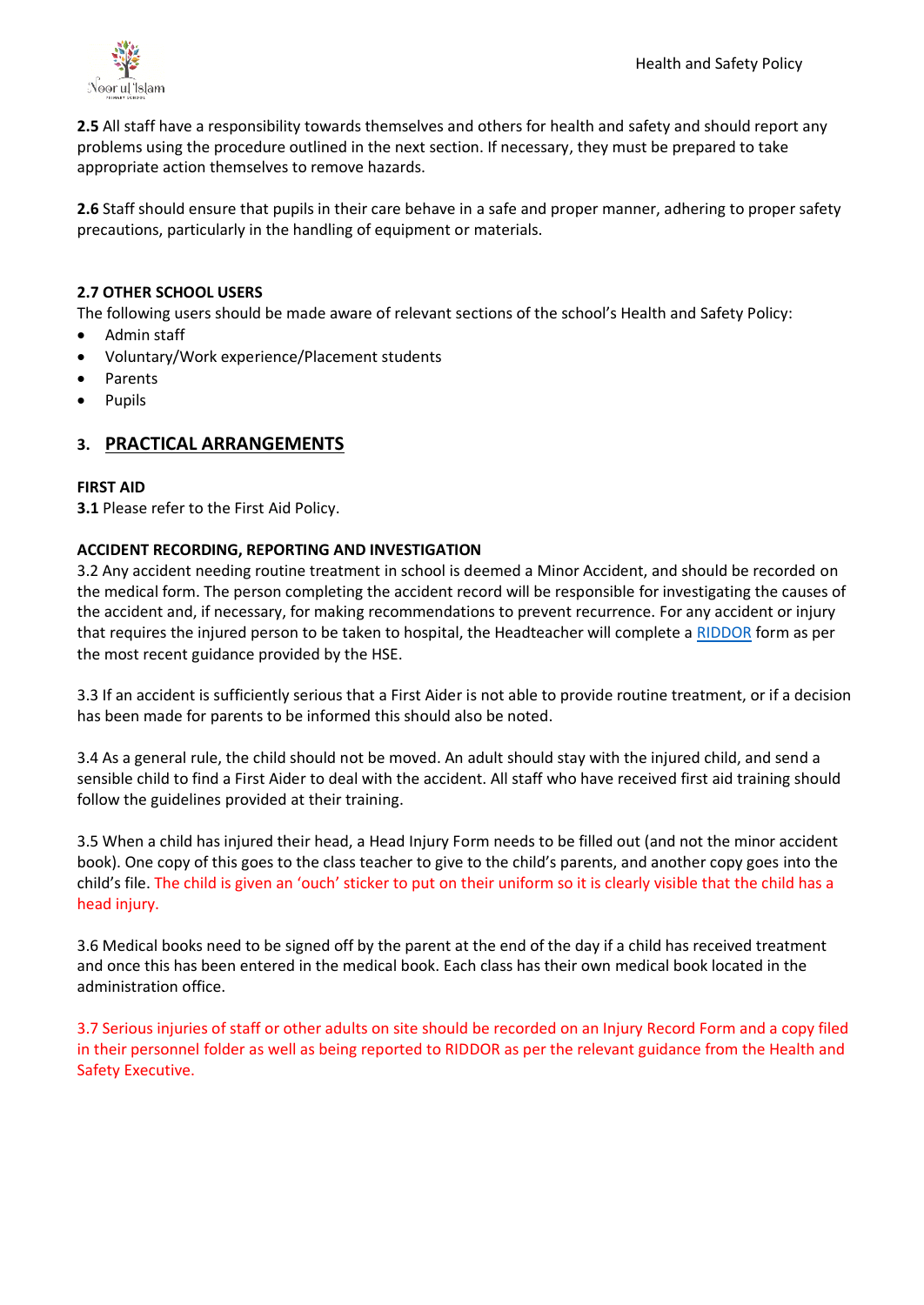

#### **FIRE SAFETY**

3.8 There will be a termly evacuation practice, the outcome of which will be recorded in 'Health and Safety Maintenance (ST)' folder.

3.9 Fire evacuation procedures are displayed around the building. All staff must ensure that they are familiar with them.

3.10 The Caretaker and Headteacher are responsible for checking the alarm system and recording the result in the Fire Log Book.

3.11 Fire-fighting equipment is serviced annually.

3.12 Combustible items must not be stored in the boiler room. The boiler must be inspected regularly.

3.13 Smoking is not permitted anywhere in the school building.

3.14 At large gatherings, for example school plays, all relevant emergency exits must be made known and be accessible.

### **4. HAZARD & DEFECT REPORTING**

4.1 All defects and hazards relating to the building or grounds should be reported immediately to the Headteacher. The Head will be responsible for monitoring the progress on all items reported.

### **5. MONTHLY INTERNAL AREAS CHECKLIST**

5.1 A safety audit of the school will be carried out each year by the Headteacher, caretaker and Chair of Building Committee. The outcome and actions taken will subsequently be reported to the Governing Body.

#### **6. RISK ASSESSMENT**

6.1 Risk assessments play a vital role in establishing and ensuring all pupils and staff are working in a safe environment. They are an important part of our Safeguarding procedures. Please refer to our Risk Assessment policy for further details.

#### **7. TRIP RISK ASSESSMENTS**

Please refer to the separate School Excursions policy.

## **8. MANAGEMENT OF ASBESTOS**

8.1 The school has a valid asbestos register available for all to refer to. In particular, any work that is carried out on the building must have reference to the register. No contractors should be allowed to work on site until the procedures for contractors' form has been read and signed by them.

All asbestos in the immediate vicinity and internal areas of the school was removed in the summer of 2018. Please refer to the relevant report for more details, the only remaining asbestos is located in the roof rope in the main toilet skylights which are inaccessible to everyone other than contractors.

## **9. (COSHH) CONTROL OF SUBSTANCES HAZARDOUS TO HEALTH**

9.1 The responsibility for carrying out COSHH assessments will rest with the Head, the caretaker or the secretary, depending on the substance concerned. The relevant person will complete COSHH risk assessment as indicated in Appendix 1.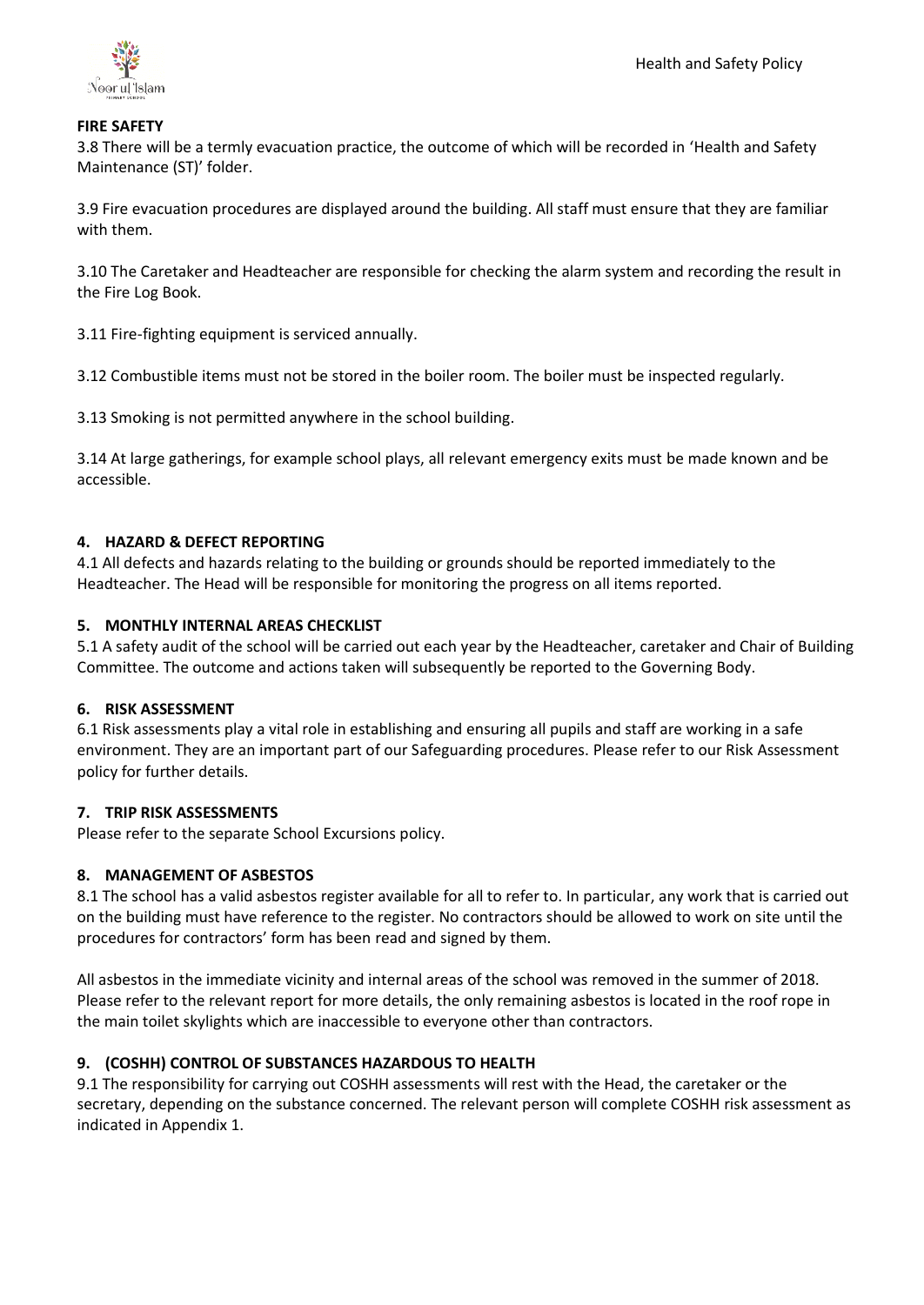

### **10. ELECTRICAL SAFETY**

10.1 Any faults must be reported immediately. All appliances must be tested on an annual basis and recorded in the PAT documentation. In addition, staff will be reminded to ensure a visual check is carried out before using any electrical equipment. Any voluntary/work experience staff will require training on equipment before they are allowed to make use of these items.

**Electrical safety checks of personal electrical equipment (**Equipment used in the course of school work or study by staff or students.)

10.2 Any privately owned electrical equipment must receive PAT where it is approved and used for school purposes. Such equipment should be included in the inventory of electrical equipment for the area in which it is / will be used, with no cost to the owner of the equipment. The PAT test is carried out annually and the equipment must be kept on site during the period of the test.

10.3 Equipment which is not used in the course of school work or study by staff or students should not be brought into the premises. This excludes low voltage equipment such as mobile phone and IPAD chargers which will require a visual check to ensure they are safe. The chargers should also be based on the UK 3 pin plugs and not require adapters.

### **11. SECURITY/VISITORS TO THE SITE**

11.1 During the school day, all visitors will be expected to report to the school office, where they will be asked to log their visit in the Pass Tab system via the Ipad located in the foyer. All visitors are given a 'visitors badge/lanyard' which must be worn whilst on school premises. During the breaks administration staff will attend to visitors at the gate and not allow them inside the school property until all children have returned indoors. The intercom system will also be used to communicate with visitors during the breaks and when necessary. The site is monitored by CCTV, please refer to the CCTV policy for more details).

## **12. CONTRACTORS WORKING ON SCHOOL PREMISES**

- 12.1 Contractors and their operatives will be made aware of and will be expected to comply with policies such as:
	- Health and Safety
	- Asbestos
	- Fire Safety
	- **Safeguarding**
	- and other relevant policies.
- 12.2 Contractors will be signed into the attendance register via the 'Pass Tab' system and be given an induction to the premises by the Head teacher or the Deputy Headteacher.
- 12.3 The Head teacher will implement the relevant health, safety and welfare policies and procedures when engaging contractors to carry out work, whether this is during term time or during holidays. He will monitor, record and report to governors of the progress and completion of the works ensuring all documents are provided.
- 12.4 Contractors will also be expected to sign the agreement available in Appendix 3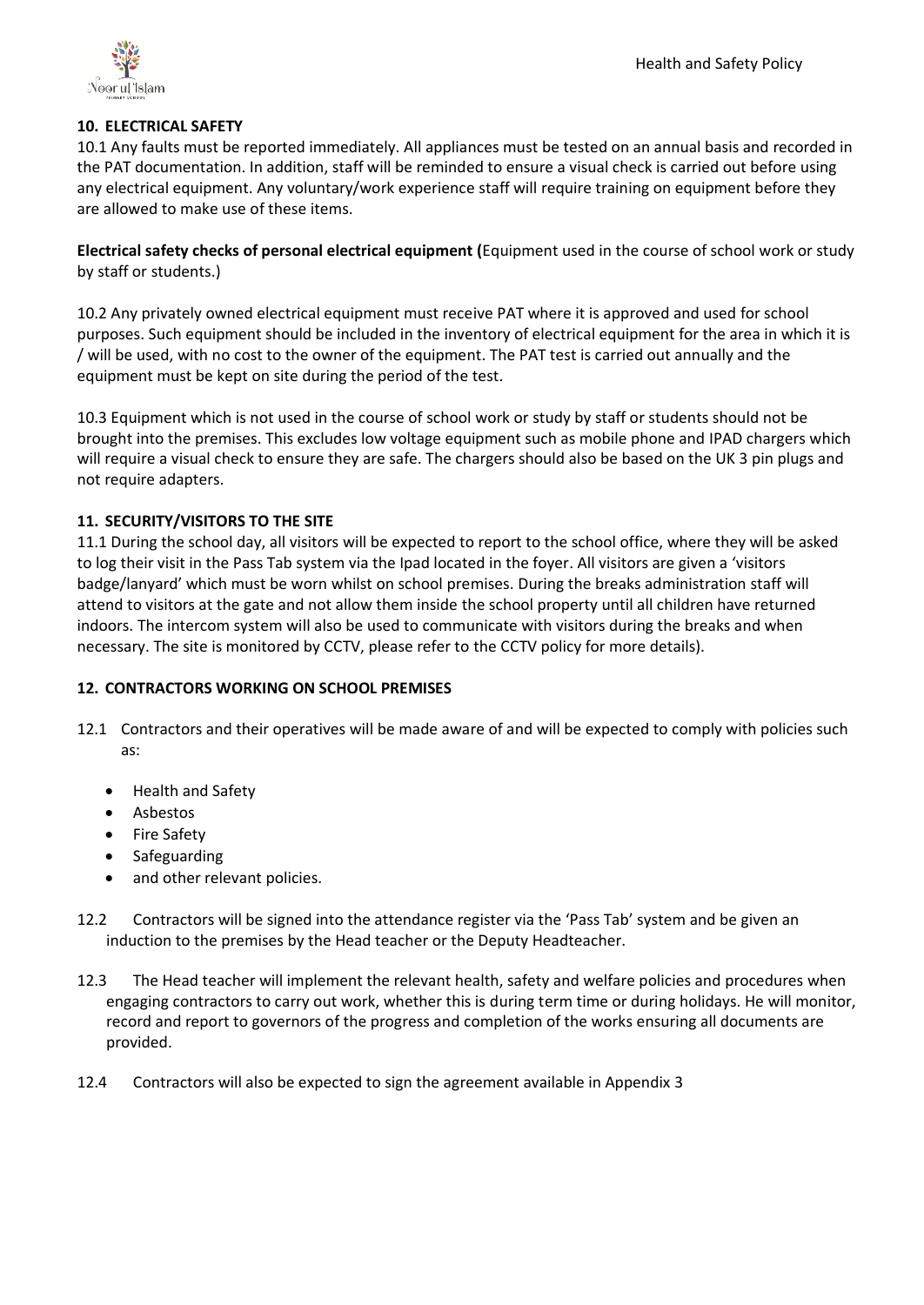

## **13. SUPERVISION BEFORE AND AFTER SCHOOL**

13.1 The school accepts no responsibility for children who arrive on the premises before 8.20am unless through the agreement of a staff member they have been asked to be on-site.

13.2 Parents are asked to make arrangements to collect their children promptly at the end of the afternoon session at 3.40pm. Teachers must ensure that each child is collected by a known and authorized adult. Children will not be permitted to leave with an adult unless the child's parent has given permission. If any child is not collected straightaway, the class teacher will inform the office. The Headteacher assumes responsibility until the child's parents/carers take the child. The school will also not allow other children to collect siblings as a regular practise except in mitigating circumstances.

### **14. SAFEGUARDING CHILDREN ON THE SCHOOL WEBSITE**

14.1 At our school we ensure the privacy and safety of our pupils. The following points are adhered to in ensuring their privacy and safety on the website regarding the use of photographs

- Where pupils are named, only their first names are given;
- Where a pupil is named, no photograph of that pupil is displayed;
- Where a photograph is used which shows a pupil, no name is displayed.

14.2 By observing these points, the school ensures that visitors to the website cannot link images of pupils to names of pupils. When choosing photographs for the website, the school is mindful of the way pupils may appear in them, and will not include images which are in any way inappropriate, such as close-up portrait shots of individual pupils. The school seeks parental permission for photographs. No other private information about pupils is ever published on the website such as surnames or contact details.

## **15. DISPLAY SCREEN EQUIPMENT**

15.1 Staff working for more than 1 hours every day at a screen will have a Display Screen Equipment Survey conducted at least annually. (see appendix 4) Following guidance from the Health and Safety regulations, computer and display screen equipment should be suitable for prolonged use by users.

#### **16. PEST CONTROL**

The school has a contracted pest control company (MITIE) to regularly monitor and protect the school from any infestations. The visits are carried out quarterly and any problem issues are mitigated immediately and/or reported back to the school for remedial action. Copies of these reports can be accessed online via their company portal.

#### **17. MONITORING AND REVIEWING**

It is the responsibility of our governing body to monitor the effectiveness of this policy. The policy must be reviewed at least every two years.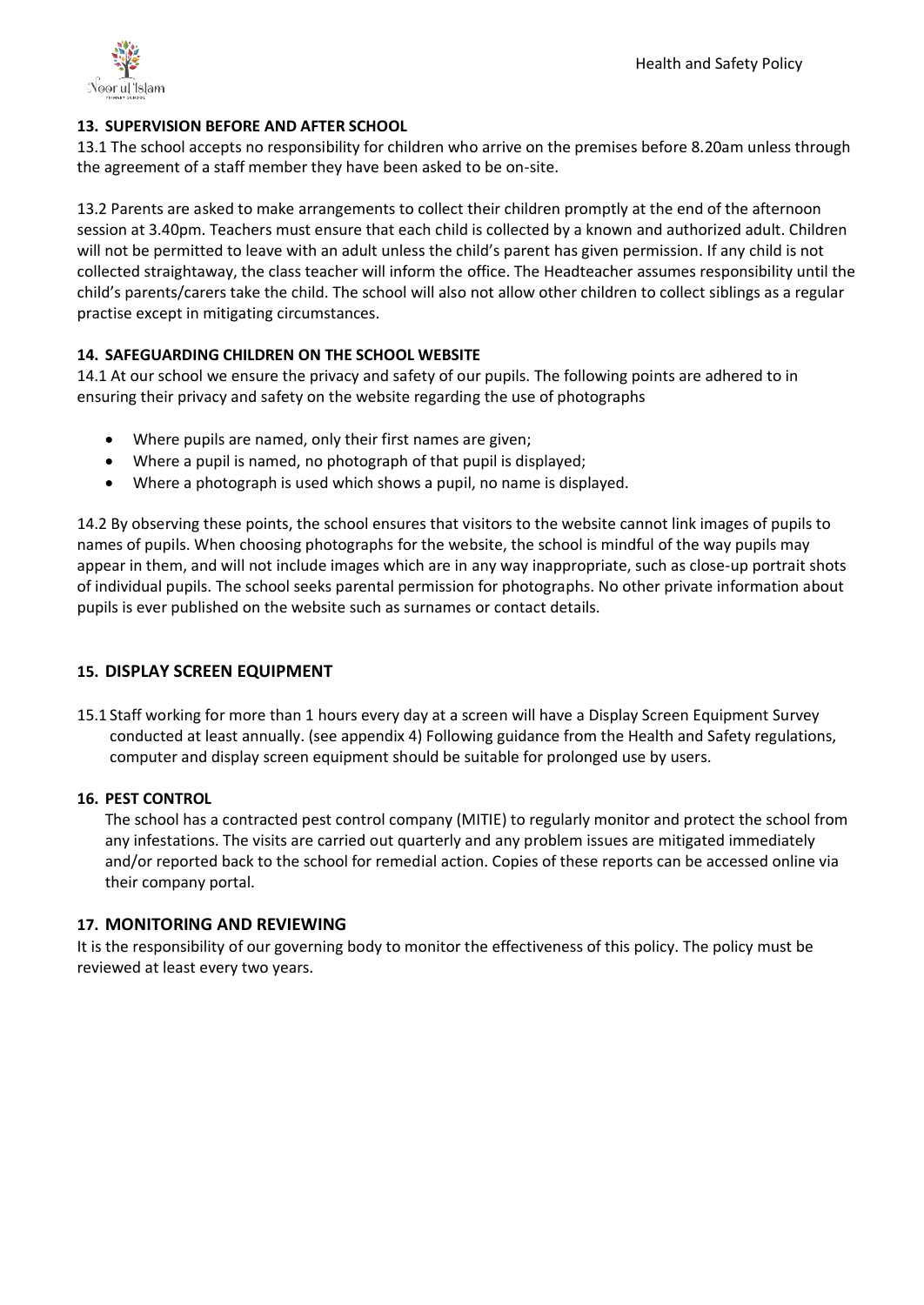

 $\overline{\phantom{a}}$ 

#### **COSHH Risk Assessment**

### The COSHH Assessment needs to take into account the: **(S)**ubstance, **(I)**ndividual, **(T)**ask and **(E)**nvironment (S.I.T.E.)

|                              | 1. Date of COSHH Risk Assessment     |                                                                                                                                                |                  |  |
|------------------------------|--------------------------------------|------------------------------------------------------------------------------------------------------------------------------------------------|------------------|--|
| <b>Premises/School</b>       |                                      |                                                                                                                                                |                  |  |
| <b>Assessor</b>              |                                      |                                                                                                                                                | <b>Signature</b> |  |
|                              | Signature of manager or head teacher |                                                                                                                                                |                  |  |
| <b>2. SUBSTANCE NAME</b>     |                                      |                                                                                                                                                |                  |  |
| 3. Quantity normally stored? |                                      |                                                                                                                                                |                  |  |
|                              |                                      |                                                                                                                                                |                  |  |
|                              |                                      | Important: Make sure that if it is decanted into another container, that the<br>other container is suitable for use and is correctly labelled. |                  |  |
| 4. Task /Use                 |                                      |                                                                                                                                                |                  |  |
|                              |                                      |                                                                                                                                                |                  |  |

| 5. Is there a copy of the Material Safety Data Sheet (MSDS)?                                                                            | <b>YES</b> | <b>NO</b> |  |
|-----------------------------------------------------------------------------------------------------------------------------------------|------------|-----------|--|
| The MSDS on its own is NOT a COSHH risk assessment.                                                                                     |            |           |  |
| 6. Is there a significant risk from this substance?                                                                                     | <b>YES</b> | NO        |  |
| 7. If Yes, what is the level of risk before control measures?<br>High                                                                   | Medium     | Low       |  |
| 8. What are the significant risks?                                                                                                      |            |           |  |
| 9. Can the substance be eliminated or replaced with a safer alternative?                                                                | <b>YES</b> | NO.       |  |
| 10. If the substance cannot be replaced, is there a safe method for using it?<br>If No the substance MUST not be used.                  | <b>YES</b> | NO.       |  |
| 11. If YES, please explain how the substance must be used safely. Make sure you have controls for all of the<br>risks identified above. |            |           |  |
| Remember: personal protective equipment (PPE) should be the last control method as it is the most likely to fail.                       |            |           |  |
| 12. Are there any foreseeable situations where or when the substance should<br>not be used?                                             | <b>YES</b> | NO.       |  |
| 13. If YES, state where or when the substance should not be used?                                                                       |            |           |  |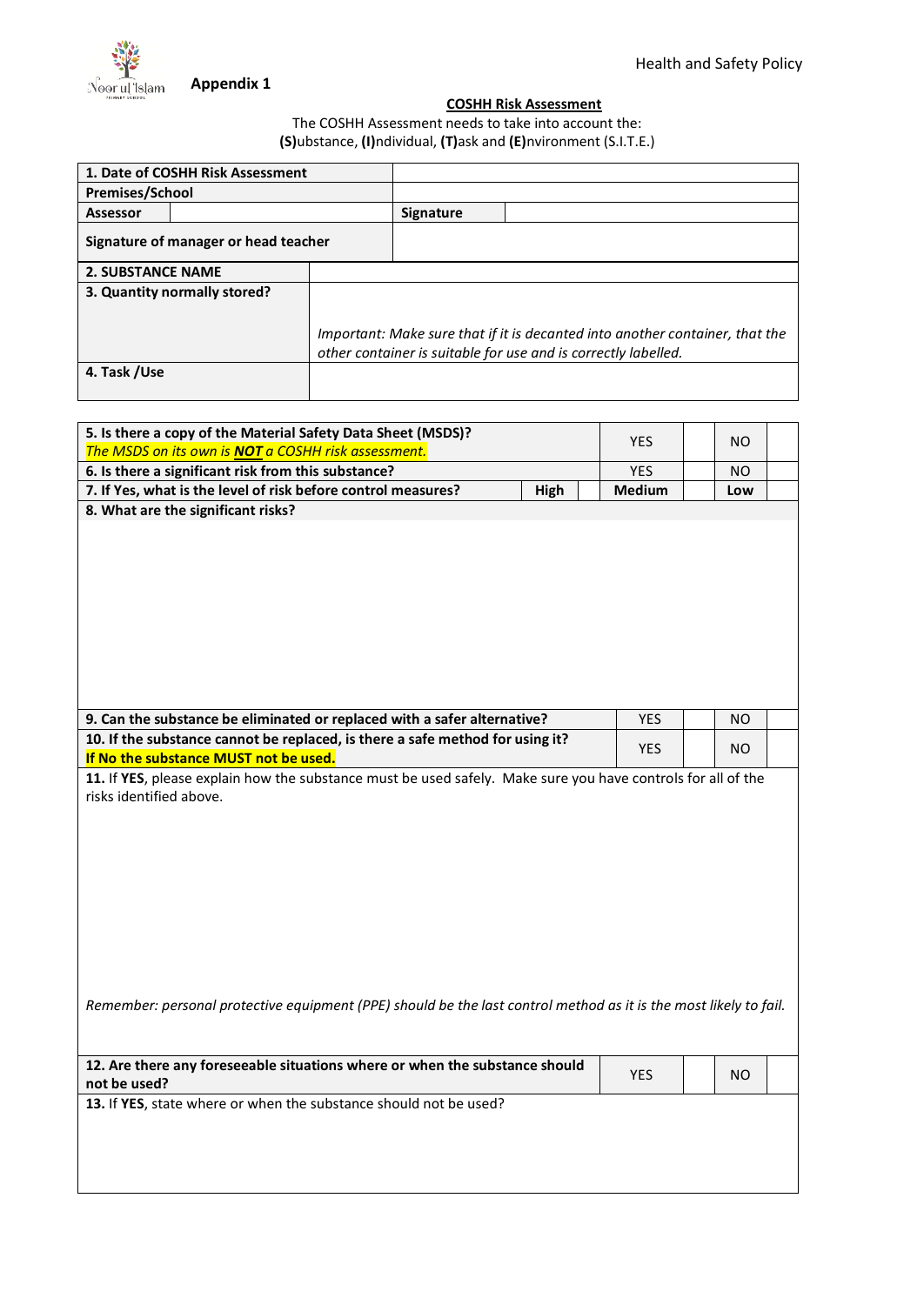

| 14. Where is the substance to be stored?                                                           |            |  |     |  |     |  |
|----------------------------------------------------------------------------------------------------|------------|--|-----|--|-----|--|
|                                                                                                    |            |  |     |  |     |  |
| 15. How should the substance be stored?                                                            |            |  |     |  |     |  |
| All cleaning and maintenance chemicals should be stored out of the reach of children at all times. |            |  |     |  |     |  |
| 16. Are there any control measures required for dealing with<br>spillages?                         | <b>YES</b> |  | NO. |  | N/A |  |
| 17. If YES, identify the control measures required.                                                |            |  |     |  |     |  |

**22. What has the level of risk been reduced to by implementing the previous controls?**

**High Medium Low**

**23. Risk assessment review date**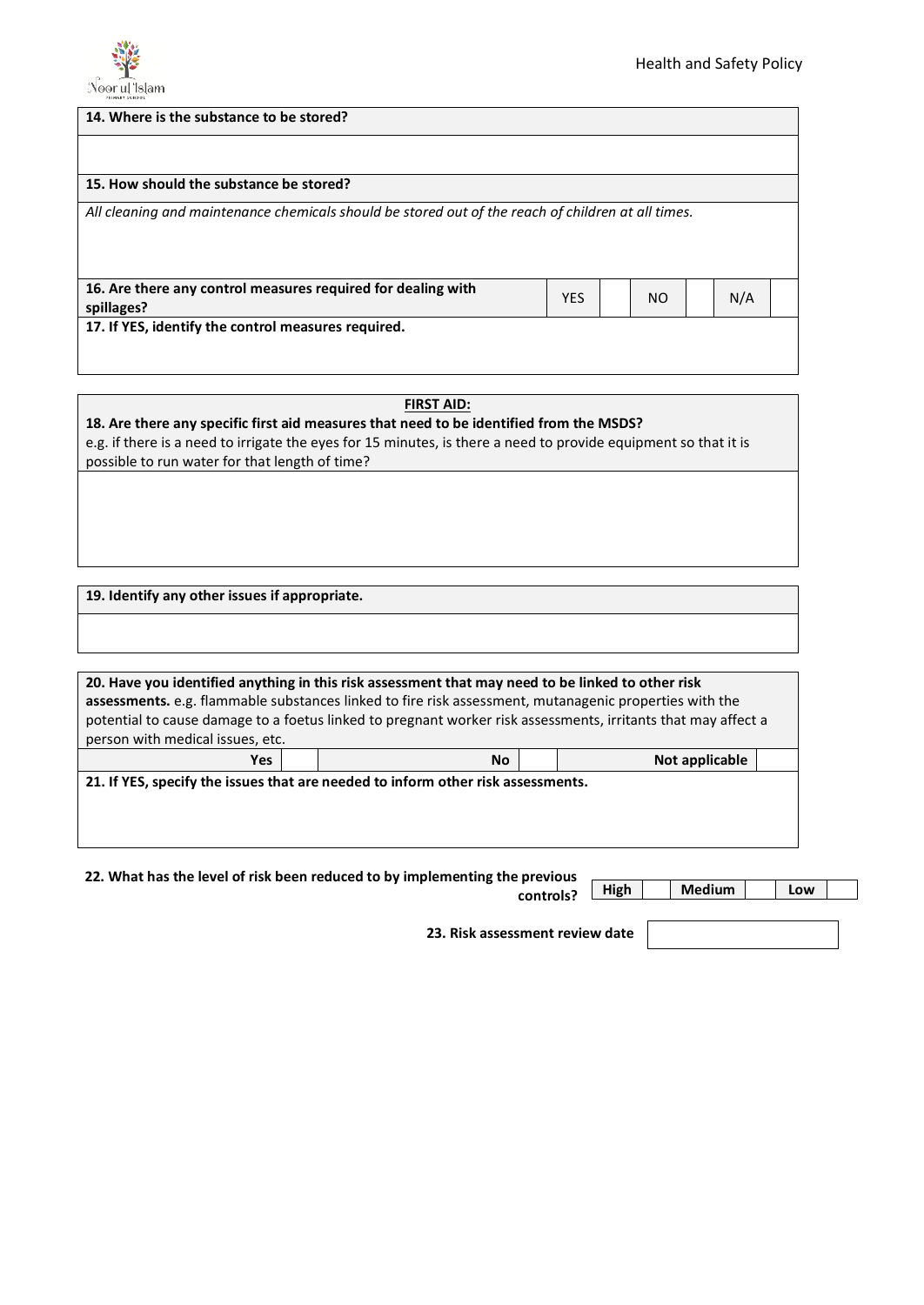

| <b>COSHH RISK ASSESSMENT: WHO IS AUTHORISED TO USE THE SUBSTANCE?</b>                                     |                                 |                |                |            |            |            |                      |               |  |
|-----------------------------------------------------------------------------------------------------------|---------------------------------|----------------|----------------|------------|------------|------------|----------------------|---------------|--|
| 24. Name of<br>Substance:                                                                                 |                                 |                |                |            |            |            |                      |               |  |
| 25. Name of User:                                                                                         |                                 |                |                |            |            |            |                      |               |  |
| 26. How frequently is the substance likely to be used?                                                    |                                 |                |                |            |            |            |                      |               |  |
|                                                                                                           | Single use                      |                | Infrequent use |            |            |            | <b>Unlimited use</b> |               |  |
| 27. Does the authorised user have any known medical conditions that need to be taken into account when    |                                 |                |                |            |            |            |                      |               |  |
| using the substance? e.g. asthma, skin condition, need to wear glasses, etc.                              |                                 |                |                |            |            |            |                      |               |  |
|                                                                                                           |                                 |                |                |            |            |            |                      |               |  |
| 28. Training / Instruction / Supervision Requirements.                                                    |                                 |                |                |            |            |            |                      |               |  |
|                                                                                                           |                                 |                |                |            |            |            |                      |               |  |
| 29. Have the risks and safe system of work been explained to the<br>members of staff using the substance? |                                 |                |                |            | <b>YES</b> |            | NO.                  |               |  |
| 30. Has any of the following Personal Protective Equipment been issued to this person for                 |                                 |                |                |            |            |            |                      |               |  |
| the substance? PPE should be stored appropriately to prevent damage or contamination and                  |                                 |                |                |            |            |            |                      | Date of Issue |  |
| replaced when necessary.                                                                                  |                                 |                |                |            |            |            |                      |               |  |
|                                                                                                           |                                 | <b>Goggles</b> |                | <b>YES</b> |            | NO.        |                      |               |  |
|                                                                                                           | Gloves (identify type)          |                |                | <b>YES</b> |            | <b>NO</b>  |                      |               |  |
|                                                                                                           | Dust mask                       |                |                | <b>YES</b> |            | NO.        |                      |               |  |
| Respirator (identify type of filter)                                                                      |                                 |                |                | <b>YES</b> |            | <b>NO</b>  |                      |               |  |
|                                                                                                           | <b>Footwear (identify type)</b> |                |                | <b>YES</b> |            | <b>NO</b>  |                      |               |  |
|                                                                                                           | Other (identify type)           |                |                | <b>YES</b> |            | ΝO         |                      |               |  |
| 31. Is there a need for health surveillance?                                                              |                                 |                |                |            |            | <b>YES</b> |                      | <b>NO</b>     |  |
| 32. If YES please specify                                                                                 |                                 |                |                |            |            |            |                      |               |  |

**\* COMPLETE A COPY OF THIS FORM FOR EACH AUTHORISED USER \***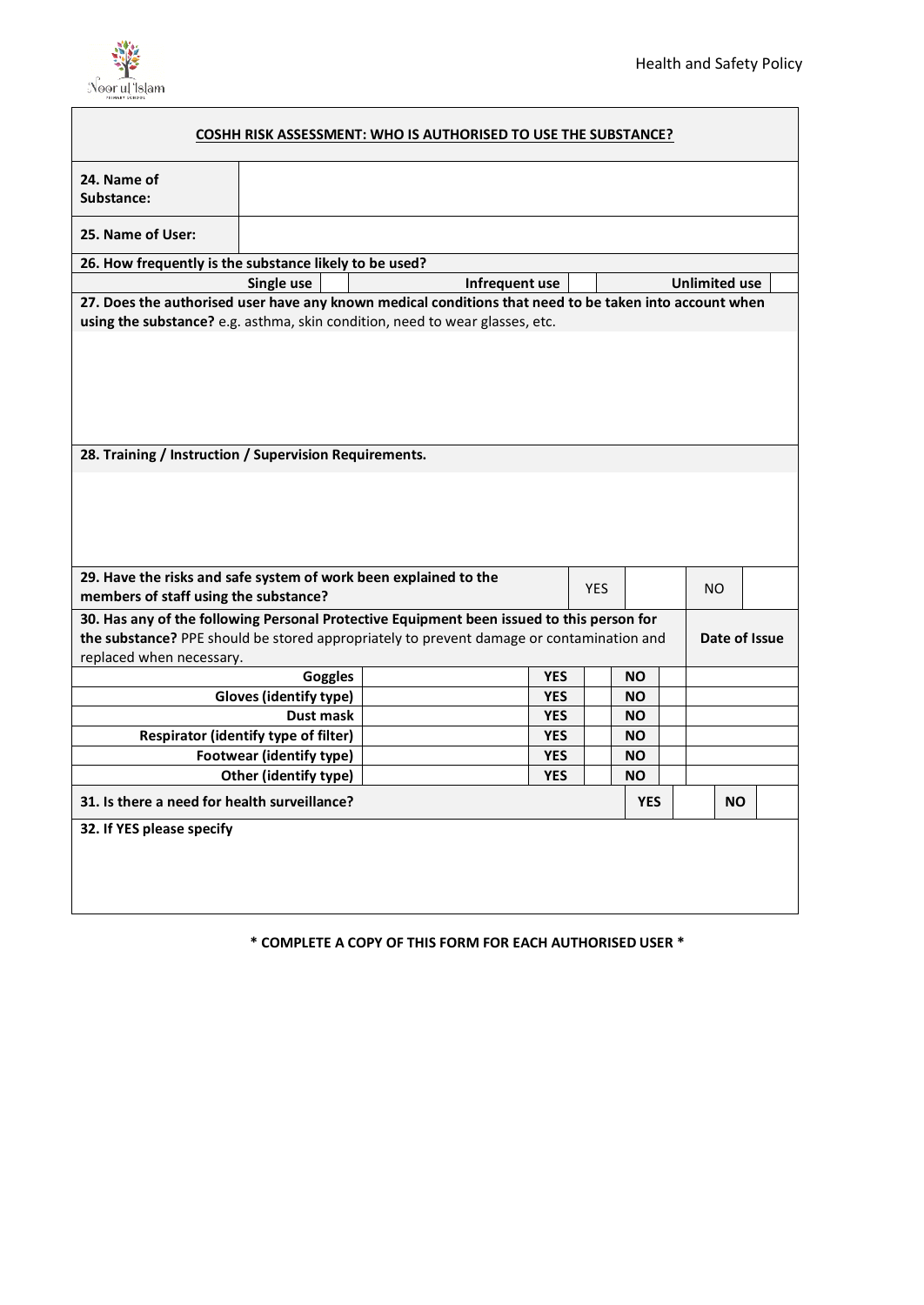

## Appendix 2

Overview of checks to be carried out and by whom

| Area                             | <b>Frequency</b>     | <b>Responsible</b>        | <b>Recorded</b>                      |
|----------------------------------|----------------------|---------------------------|--------------------------------------|
| Fire Alarm Panel,                | Daily                | Caretaker                 | <b>H&amp;S Folder</b>                |
| Escape routes,<br>passageways    | Daily                | Caretaker                 | Any remedial action<br>noted in file |
| <b>Test for Alarm</b>            | Weekly               | Caretaker/Head<br>teacher | <b>H&amp;S Folder</b>                |
| Fire alarm service               | 6 monthly            | Head teacher              | <b>H&amp;S Folder</b>                |
| Portable fire<br>equipment check | Monthly              | Caretaker                 | <b>H&amp;S Folder</b>                |
| <b>Emergency lighting</b>        | Monthly              | Caretaker                 | <b>H&amp;S Folder</b>                |
| Fire drill                       | At least once a term | Head teacher              | H&S Folder                           |
| <b>PAT Test</b>                  | Annually             | Head teacher              | <b>H&amp;S Folder</b>                |
| Legionnaires                     | Annually             | Head teacher              | <b>H&amp;S Folder</b>                |
| Air conditioning units           | Serviced annually    | Head teacher              | <b>H&amp;S Folder</b>                |
| Internal areas check<br>list     | Monthly              | Caretaker                 | <b>H&amp;S Folder</b>                |
| <b>First Aid boxes</b>           | Termly               | School admin staff        | <b>H&amp;S Folder</b>                |
| Display equipment<br>survey      | Annually             | <b>HT</b>                 | Personnel files                      |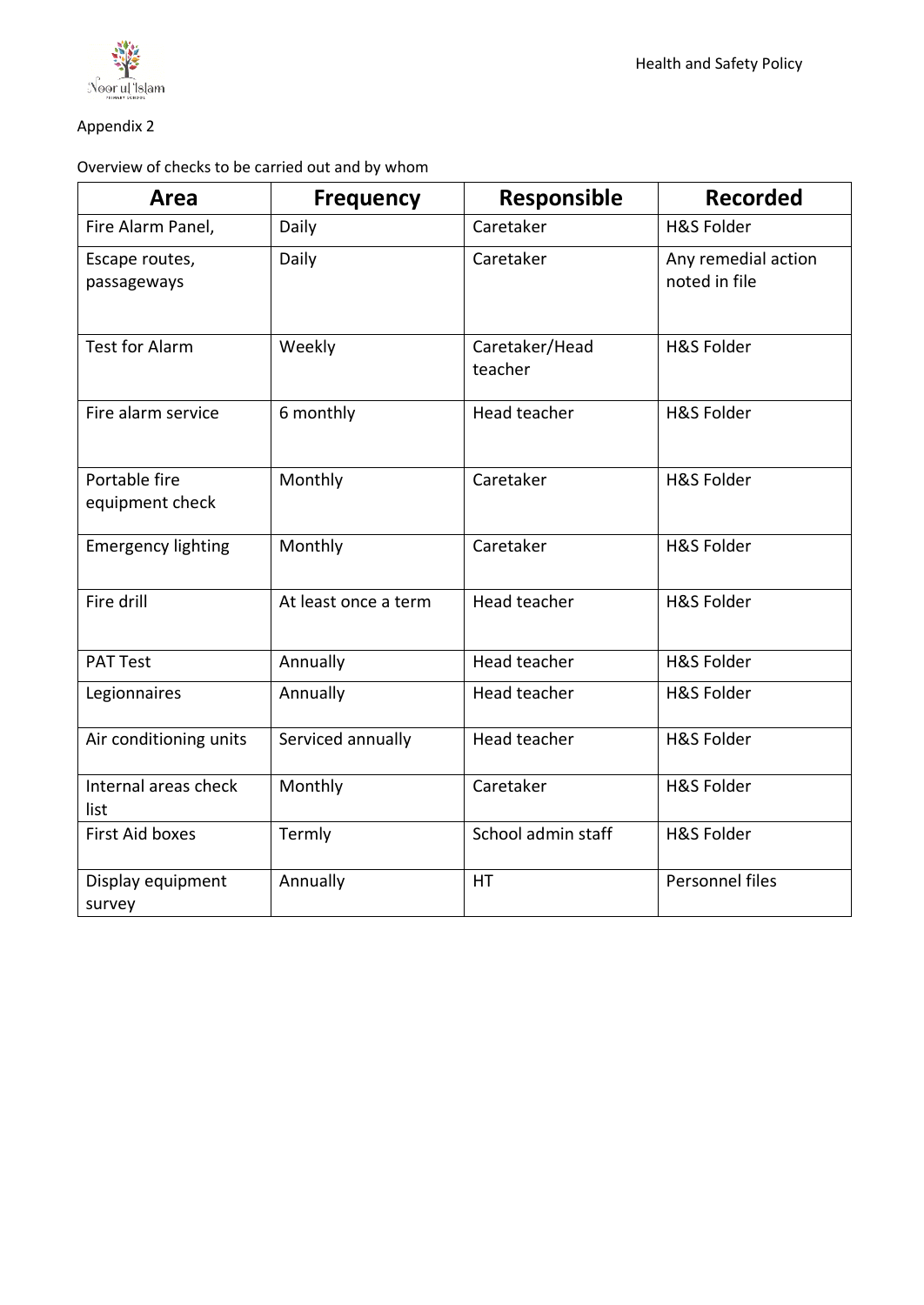

### **Appendix 3**

## **Contractors on Premises**

Procedures for the Safe Conduct of Building and Maintenance Works

- 1. Contractors working on the premises have a legal duty to ensure that their activities/equipment/substances etc, do not cause risks to the health or safety of themselves or others; and the managers of the childcare provision also have a legal duty to ensure that they inform contractors of any risks on the premises that might affect them (e.g. asbestos). Contractors, subcontractors and specialists working on the premises – whether for day to day repairs, contract servicing, or on major works projects – are required to comply with all relevant health and safety legislation and HSE guidance, as well as the following rules. (In this document the term 'contractor' is deemed to include sub-contractors.)
- 2. Contractors and contractor staff will wear ID at all times when on the premises, and will fill in a signingin book when entering and leaving site. As per the Keeping Children Safe in Education guidelines of September 2019 contractors working on site will require an enhanced DBS check as well as provide photo ID when they first arrive on site. Should the work be carried out outside of school hours and not afford the opportunity for the contractors to have access to children then there is no legal entitlement to obtain a check.
- 3. The Head teacher is the Site Contact. The Site Contact must be contacted by the Contractor, giving reasonable advance notice, regarding:
	- prior arrangements for parking on site (not always possible)
	- prior notice of work commencement, scale and possible disruption
	- date / time of proposed visit / works commencement
	- special arrangements to be agreed before work commences.
- 4. The Site Contact/childcare manager will provide the Contractor with information on fire and emergency evacuation arrangements for the premises; information on the location of asbestos containing materials; and any other information about premises risks that may affect the Contractor – prior to work commencing.
- 5. Only the childcare manger/property manager or his/her nominee has authority to require Contractors to stop work.
- 6. The Contractor must report to the childcare manager:
	- any suspected asbestos area not indicated on the Asbestos Register (such asbestos not to be disturbed or removed)
	- all accidents / near miss-incidents, no matter how minor and must give the childcare manger/property manager, or his/her nominee, adequate prior notice of
	- all planned changes to programme or location
	- any possible disruption of services
- 7. Contractors are responsible for:
	- removing all rubbish / debris at the end of each day (caterers have alternative disposal arrangements)
	- testing all works on completion as necessary and supplying the childcare manager with commissioning/test data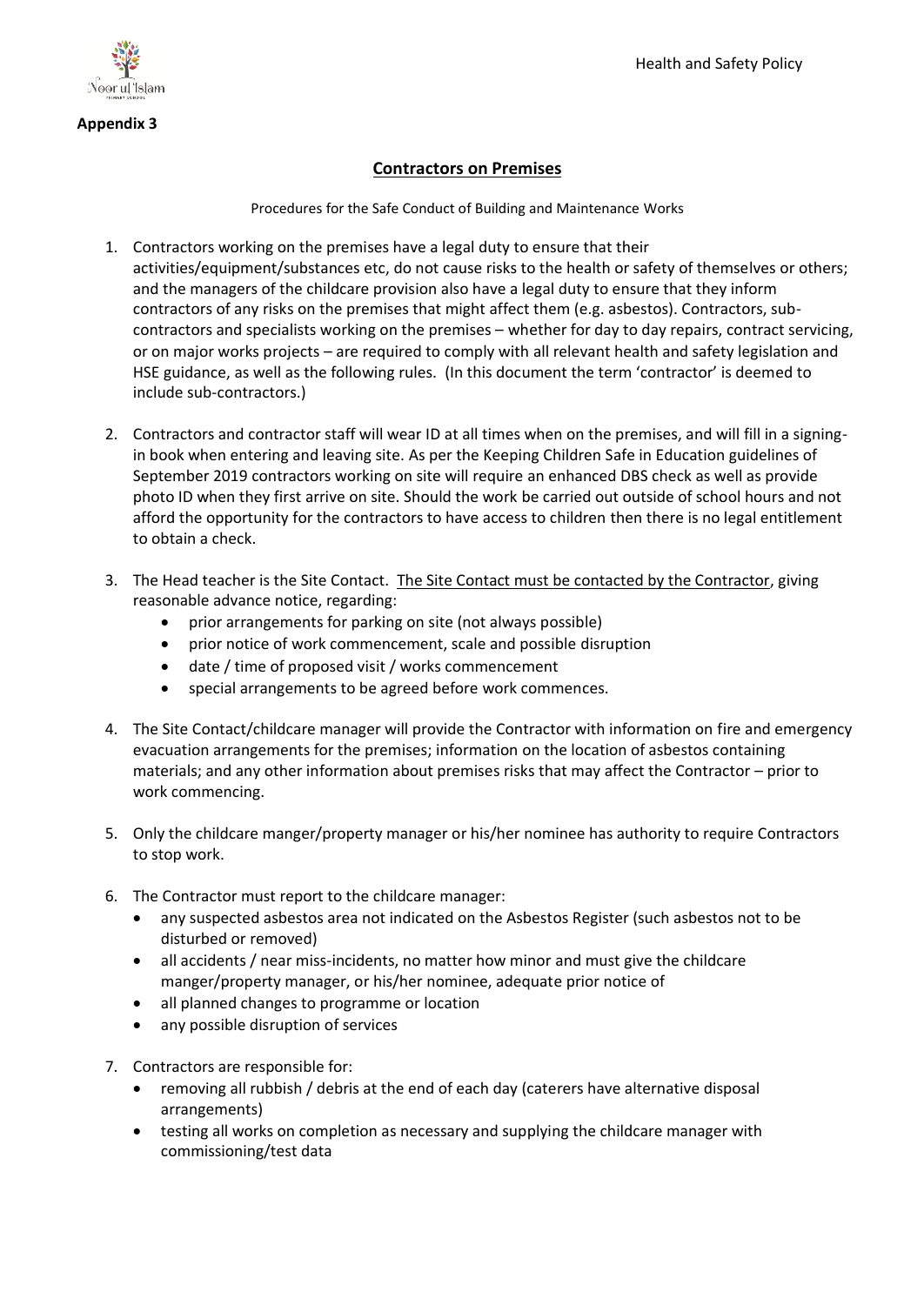

- the provision of all necessary protection of floor /wall /door surfaces against damage through works – including the provision of dust sheets etc
- the provision of their own First Aid facilities
- posting notices to inform building users, staff and the public of works being undertaken, as an aid to their safety.
- 8. The following activities are banned on the premises:-
	- smoking
	- alcohol brought on to, or consumed on the premises
	- the playing of radios/cassettes/CDs etc
	- illegal substances being brought on to, or consumed on the premises
	- shouting, swearing, over-familiarity with users/children or staff
	- working alone and in isolation unless adequate safety arrangements are provided by the contractor and approved by the childcare manager.
- 9. Contractor staff will be dressed appropriately for the work being undertaken, including the wearing/use of correct personal protective clothing/equipment at all times.
- 10. Contractors will be required to:
	- provide a copy of their Health & Safety policy
	- comply with all relevant Health & Safety legislation
	- keep noise and dust to a minimum
	- ensure that no products containing asbestos or CFCs are used on the premises
	- be aware of and comply with the childcare provision fire and emergency evacuation procedures
	- evacuate buildings at the sound of fire alarm, report their safe evacuation to the childcare manager/person in charge and go to nominated assembly area(s)
	- Provide written/verbal risk assessments/method statements before work commences.
- 11. Contractors will also be required to:
	- work in a safe manner and not to endanger staff, children, the public or themselves
	- work behind substantial physical barriers/closed doors, with appropriate warning signs, at all times unless agreed otherwise with the childcare manager
	- adequately control physical/chemical hazards to prevent risks to staff/children/visitors (viz.trailing leads, solvent fumes, absence of lighting or fire alarm, etc)
	- avoid obstructing the means of escape or interfering with fire doors. Fire doors must not be propped or wedged open. Blocking of corridors/staircases or other fire escape routes may take place only after agreement by the childcare manager
	- get prior agreement to break through fire compartments and make good any damage, e.g. when running electrical/data cabling or pipework.

\_\_\_\_\_\_\_\_ \_\_\_\_\_\_\_\_\_\_\_\_\_\_\_\_\_\_\_ \_\_\_\_\_\_\_\_\_\_\_\_\_\_\_\_\_\_\_\_\_\_\_ \_\_\_\_\_\_

| Signature |
|-----------|
|-----------|

\_\_\_\_\_\_\_\_ \_\_\_\_\_\_\_\_\_\_\_\_\_\_\_\_\_\_\_ \_\_\_\_\_\_\_\_\_\_\_\_\_\_\_\_\_\_\_\_\_\_\_ \_\_\_\_\_\_ School representative Noor Ul Islam Primary School Date

Signature Site Contact Company name Date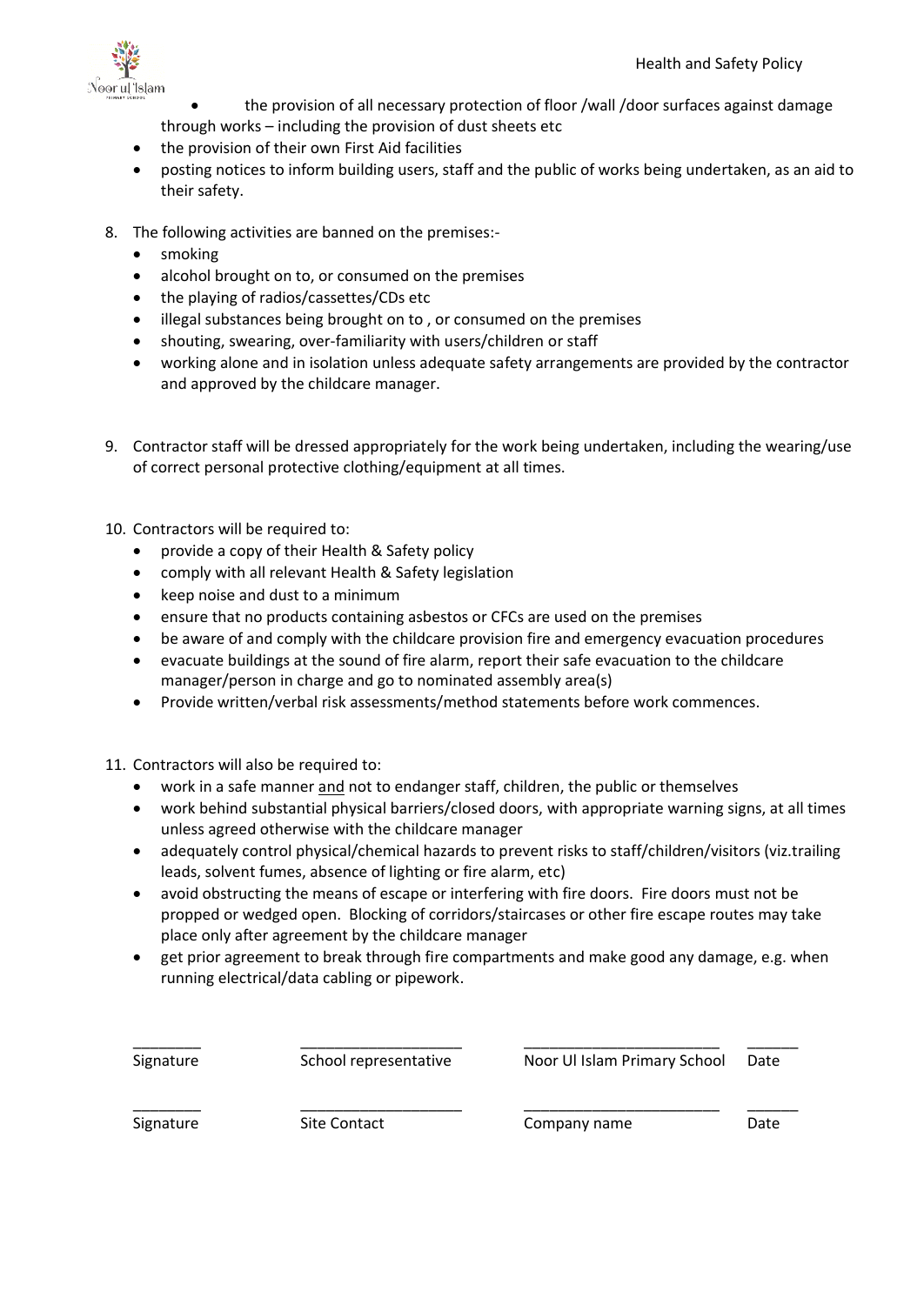

**1. Equipment**

# **Display Screen Equipment (DSE) Assessment Checklist**

| 6. Status of 'User' (e.g. Staff, Secretary etc) |  |  |  |  |  |  |  |
|-------------------------------------------------|--|--|--|--|--|--|--|
|                                                 |  |  |  |  |  |  |  |

Please tick Y (Yes) or N (No) and comment if appropriate e.g. "No, but acceptable to 'User' " is a valid response. (Figures 1 and 2 may help in clarifying some of the queries).

|                                                         |                                                   | <b>Tick as Applicable</b> |   | Comments |
|---------------------------------------------------------|---------------------------------------------------|---------------------------|---|----------|
| Equipment                                               |                                                   |                           |   |          |
| <b>General</b><br>a).                                   |                                                   |                           |   |          |
| job, environment and 'User'?                            | Is the workstation suitable for the               | Υ                         | N |          |
| Has it been tested for electrical<br>safety?            |                                                   | Υ                         | N |          |
| Are the levels of heat/noise<br>generation acceptable ? |                                                   | Υ                         | N |          |
| flexible ?                                              | Is it stable, easy to manoeuvre and               | Υ                         | N |          |
| Screen / Display<br>b).                                 |                                                   |                           |   |          |
| Is the image                                            | Clear?                                            | Υ                         | N |          |
|                                                         | Is the screen free from<br>glare and reflections? | Υ                         | N |          |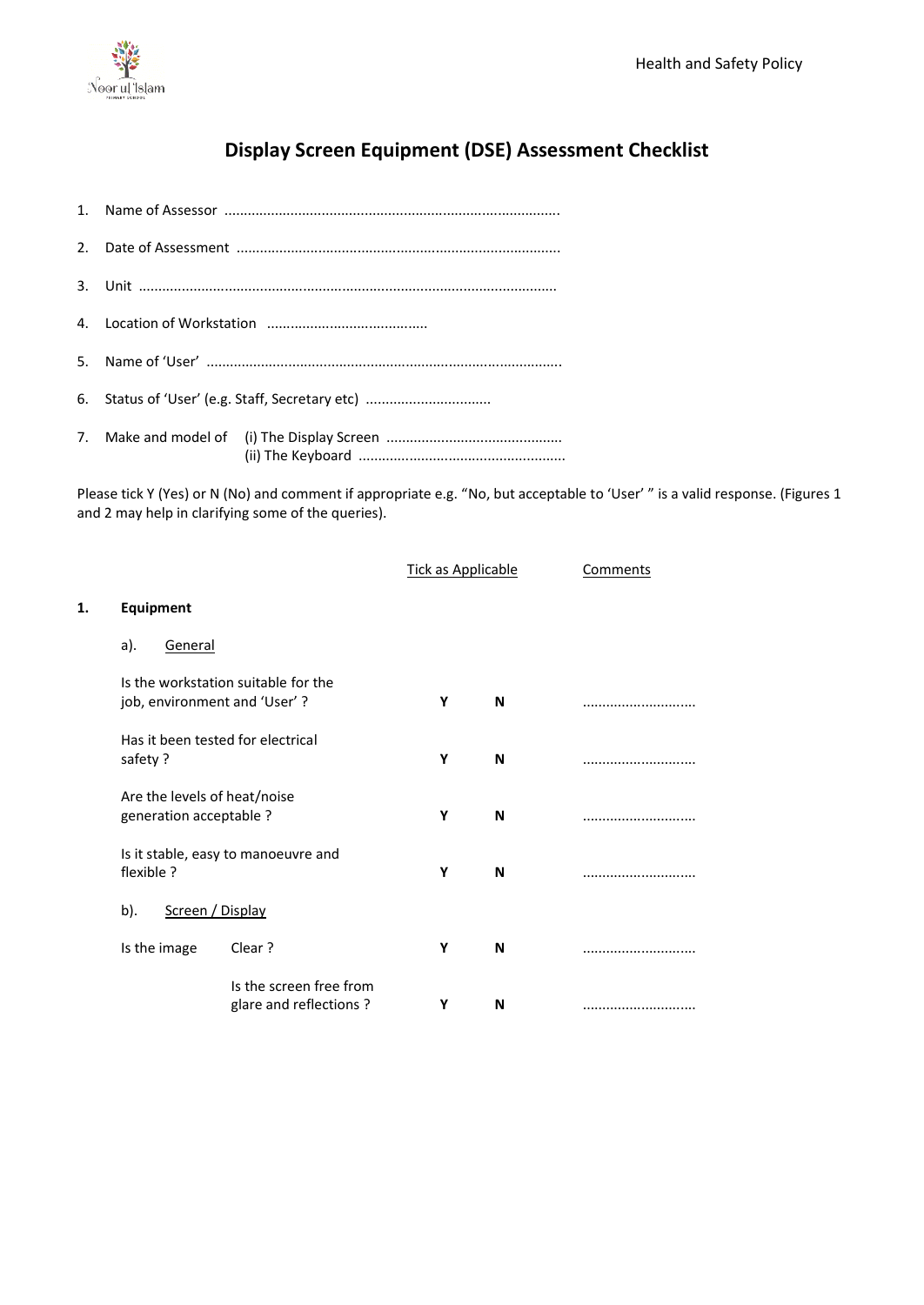

Tick as Applicable

Health and Safety Policy

| °ul Islam          | b). Screen/Display (Cont.)                                                                                            | <u>TICK as Applicable</u> |   | <u>comments</u> |
|--------------------|-----------------------------------------------------------------------------------------------------------------------|---------------------------|---|-----------------|
|                    | Legible?                                                                                                              | Y                         | N |                 |
|                    | Absent of flicker<br>and jitter?                                                                                      | Υ                         | N |                 |
| task?              | Is the size compatible with the                                                                                       | Υ                         | N |                 |
|                    | Is the angle of tilt adjustable?                                                                                      | Υ                         | N |                 |
|                    | Is there a brightness/contrast control?                                                                               | Υ                         | N |                 |
| c).                | <b>Keyboard</b>                                                                                                       |                           |   |                 |
|                    | Is it detachable or moveable ?                                                                                        | Υ                         | N |                 |
|                    | Is it light but stable ?                                                                                              | Υ                         | N |                 |
|                    | Has it a tilt facility?                                                                                               | Υ                         | N |                 |
|                    | Has it clear, clean symbols ?                                                                                         | Υ                         | N |                 |
|                    | Has it got a matt surround and<br>non-réflective keys ?                                                               | Υ                         | N |                 |
| d).<br><u>Desk</u> |                                                                                                                       |                           |   |                 |
|                    | Is the desk size sufficient to provide<br>space for equipment, documents, body,<br>and for the task to be undertaken? | Υ                         | N |                 |
|                    | Does the space under the desk allow<br>for knee clearance?                                                            | Υ                         | N |                 |
|                    | Is there sufficient leg-room?                                                                                         | Υ                         | N |                 |
|                    | Is there enough support for hands<br>and wrists ? (0.05-0.1 metres in<br>front of the keyboard).                      | Υ                         | N |                 |
| e).                | Chair                                                                                                                 |                           |   |                 |
|                    | Does it provide support for the<br>back, pelvis and buttocks ?                                                        | Υ                         | N |                 |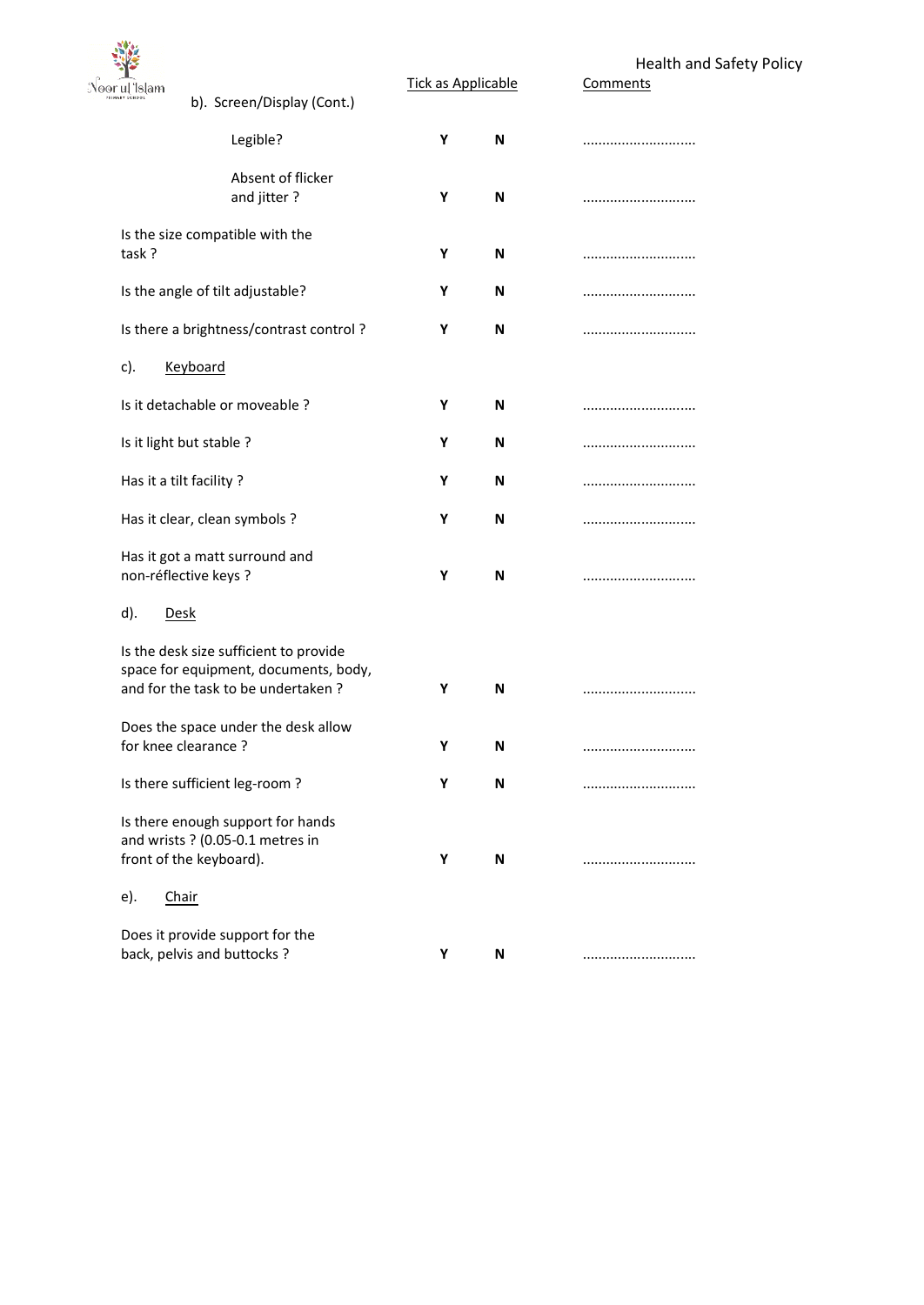| Noor ul Islam                                                                                         |   | <b>Tick as Applicable</b> | Health and Safety Policy<br>Comments |
|-------------------------------------------------------------------------------------------------------|---|---------------------------|--------------------------------------|
| Chair (Continued).<br>e).                                                                             |   |                           |                                      |
| Is it stable ?                                                                                        | Υ | N                         |                                      |
| Does it have a 5-star base<br>configuration on castors ?                                              | Υ | N                         |                                      |
| Does it swivel to give access to<br>work surface and storage?                                         | Υ | N                         |                                      |
| Is it adjustable in height? (ideally<br>0.34 - 0.52 metres)                                           | Y | N                         |                                      |
| Does the back rest adjust in height<br>and tilt (minimum adjustability range<br>0.38 - 0.42 meters) ? | Y | N                         |                                      |
| Is the seat pan depth satisfactory<br>(minimum 0.38 meters) ?                                         | Υ | N                         |                                      |
| Are the mechanisms for adjustment<br>easy to operate from the sitting position?                       | Y | N                         |                                      |
| $f$ ).<br>Printer                                                                                     |   |                           |                                      |
| Is it satisfactorily sited in relation to<br>the way it is used?                                      | Υ | N                         |                                      |
| Does it have a lot of noise emission ?                                                                | Υ | N                         |                                      |
| Document Holder<br>g).                                                                                |   |                           |                                      |
| Is it adjustable in height and tilt                                                                   | Υ | N                         |                                      |
| Is it satisfactorily sited for:<br>The type of work done?                                             | Υ | N                         |                                      |
| The layout of the desk?                                                                               | Υ | N                         |                                      |
| h).<br>Footrest                                                                                       |   |                           |                                      |
| If your feet do not touch the ground,<br>is a foot rest provided?                                     | Υ | N                         |                                      |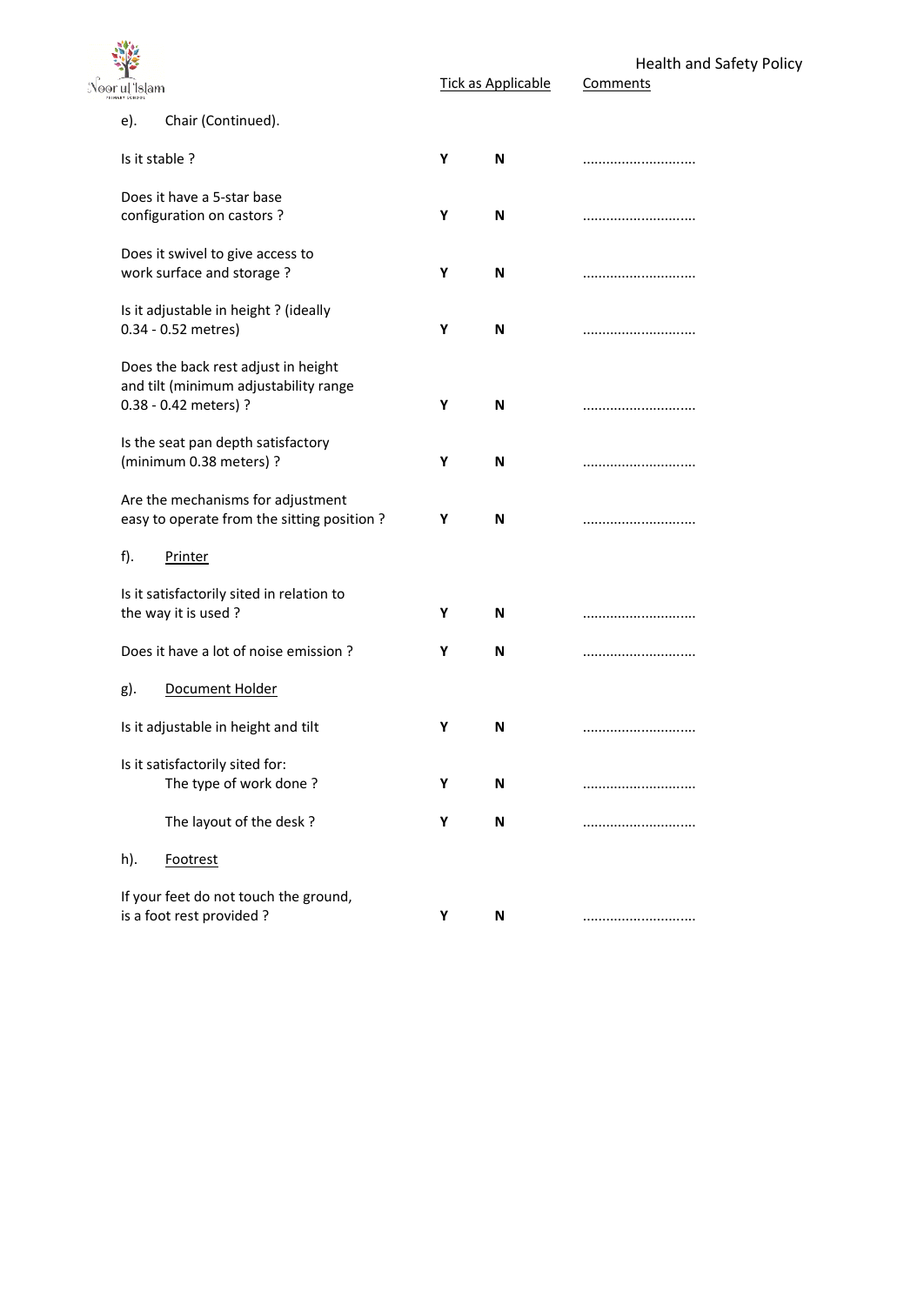|    | Noor ul Islam                                                                                                                                             |   | <b>Tick as Applicable</b> | <b>Health and Safety Policy</b><br>Comments |
|----|-----------------------------------------------------------------------------------------------------------------------------------------------------------|---|---------------------------|---------------------------------------------|
|    | i).<br><b>Working Posture</b>                                                                                                                             |   |                           |                                             |
|    | Is the distance between the DSE<br>screen and forehead approximately<br>0.35 - 0.70 meters?                                                               | Υ | N                         |                                             |
|    | Are the eyes cast down at an angle<br>of approximately 15°-20°?                                                                                           | Υ | N                         |                                             |
|    | Is the relationship of the individual<br>'User' to the desk, chair, screen,<br>keyboard, source documents and<br>telephone satisfactory?<br>Work Regime:- | Υ | N                         |                                             |
|    | Is the keyboard work regularly<br>interrupted by other activities<br>away from the DSE workstation?                                                       | Υ | N                         |                                             |
|    | Are there sufficient periods away<br>from the DSE keyboard (5-10 minutes<br>after every hour) ?                                                           | Υ | N                         |                                             |
| 2. | <b>Environment</b>                                                                                                                                        |   |                           |                                             |
|    | a).<br>Layout                                                                                                                                             |   |                           |                                             |
|    | Is the space in the work area as a whole:-                                                                                                                |   |                           |                                             |
|    | Sufficient to allow mobility ?                                                                                                                            | Υ | N                         |                                             |
|    | Relevant to the type of work<br>(e.g. telephone usage, level of<br>concentration, dealing with the<br>public etc) ?                                       | Y | N                         |                                             |
|    | Does the space at the desk / workstation<br>adequately accommodate the amount<br>of equipment used?                                                       | Υ | N                         |                                             |